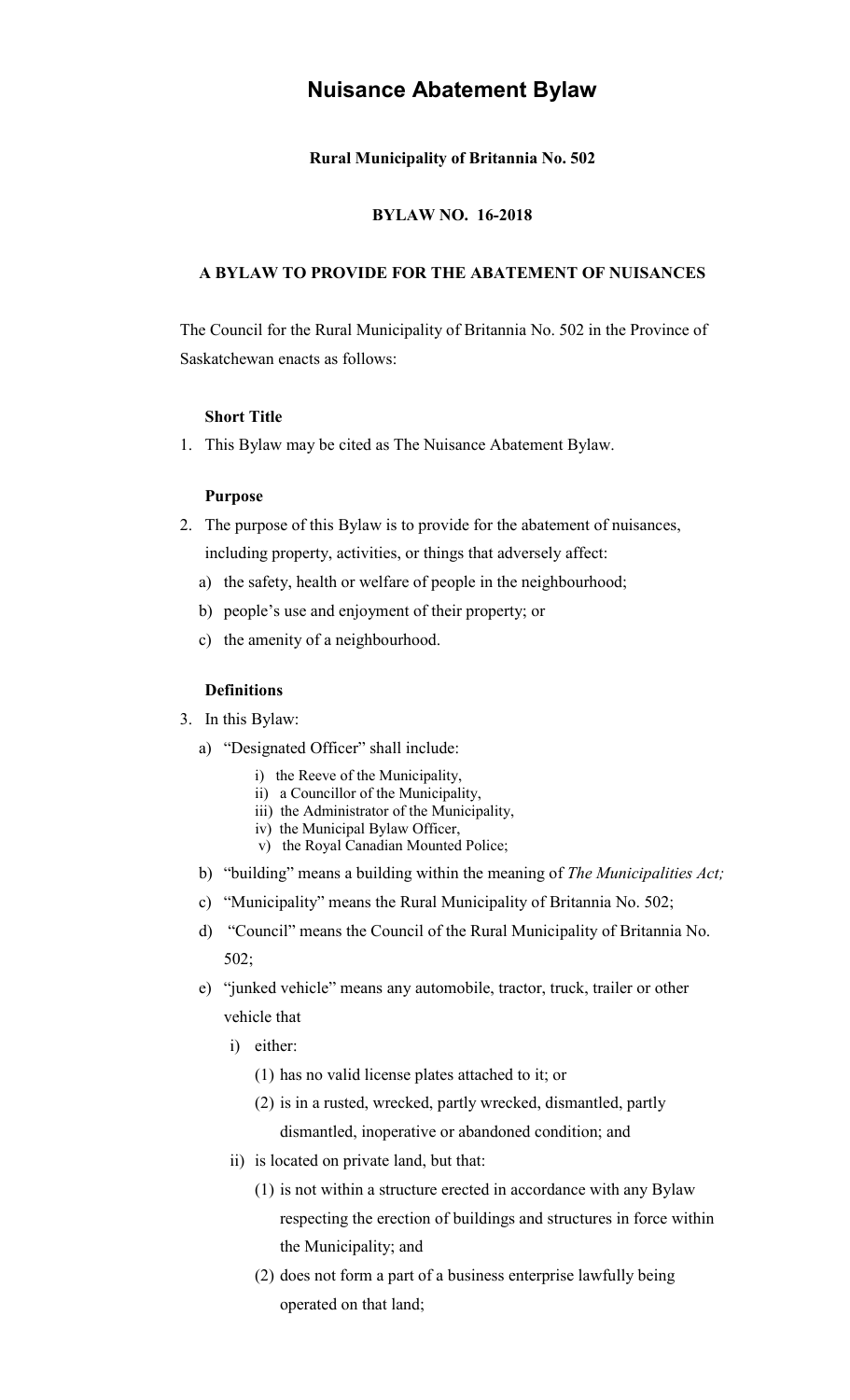- f) "nuisance" means a condition of property, or a thing, or an activity, that adversely affects or may adversely affect:
	- i) the safety, health or welfare of people in the neighbourhood;
	- ii) people's use and enjoyment of their property; or
	- iii) the amenity of a neighbourhood and includes:
		- 1. a building in a ruinous or dilapidated state of repair;
		- 2. an unoccupied building that is damaged and is an imminent danger to public safety;
		- 3. land that is overgrown with grass and weeds;
		- 4. untidy and unsightly property;
		- 5. junked vehicles; and
		- 6. open excavations on property;
- g) "occupant" means an occupant as defined in *The Municipalities Act*;
- h) "owner" means an owner as defined in *The Municipalities Act*;
- i) "property" means land or buildings or both;
- j) "structure" means anything erected or constructed, the use of which requires temporary or permanent location on, or support of, the soil, or attached to something having permanent location on the ground or soil; but not including pavements, curbs, walks or open air surfaced areas.

# **Responsibility**

4. Unless otherwise specified, the owner of a property, including land, buildings and structures, shall be responsible for carrying out the provisions of this Bylaw.

### **Nuisances Prohibited Generally**

5. No person shall cause or permit a nuisance to occur on any property owned by that person.

# **Dilapidated Buildings**

- 6. Notwithstanding the generality of Section 5, no person shall cause or permit a building or structure to deteriorate into a ruinous or dilapidated state such that the building or structure:
	- a) is dangerous to the public health or safety;
	- b) substantially depreciates the value of other land or improvements in the neighbourhood; or
	- c) is substantially detrimental to the amenities of the neighbourhood.

# **Unoccupied Buildings**

7. Notwithstanding the generality of Section 5, no person shall cause or permit an unoccupied building to become damaged or to deteriorate into a state of disrepair such that the building is an imminent danger to public safety.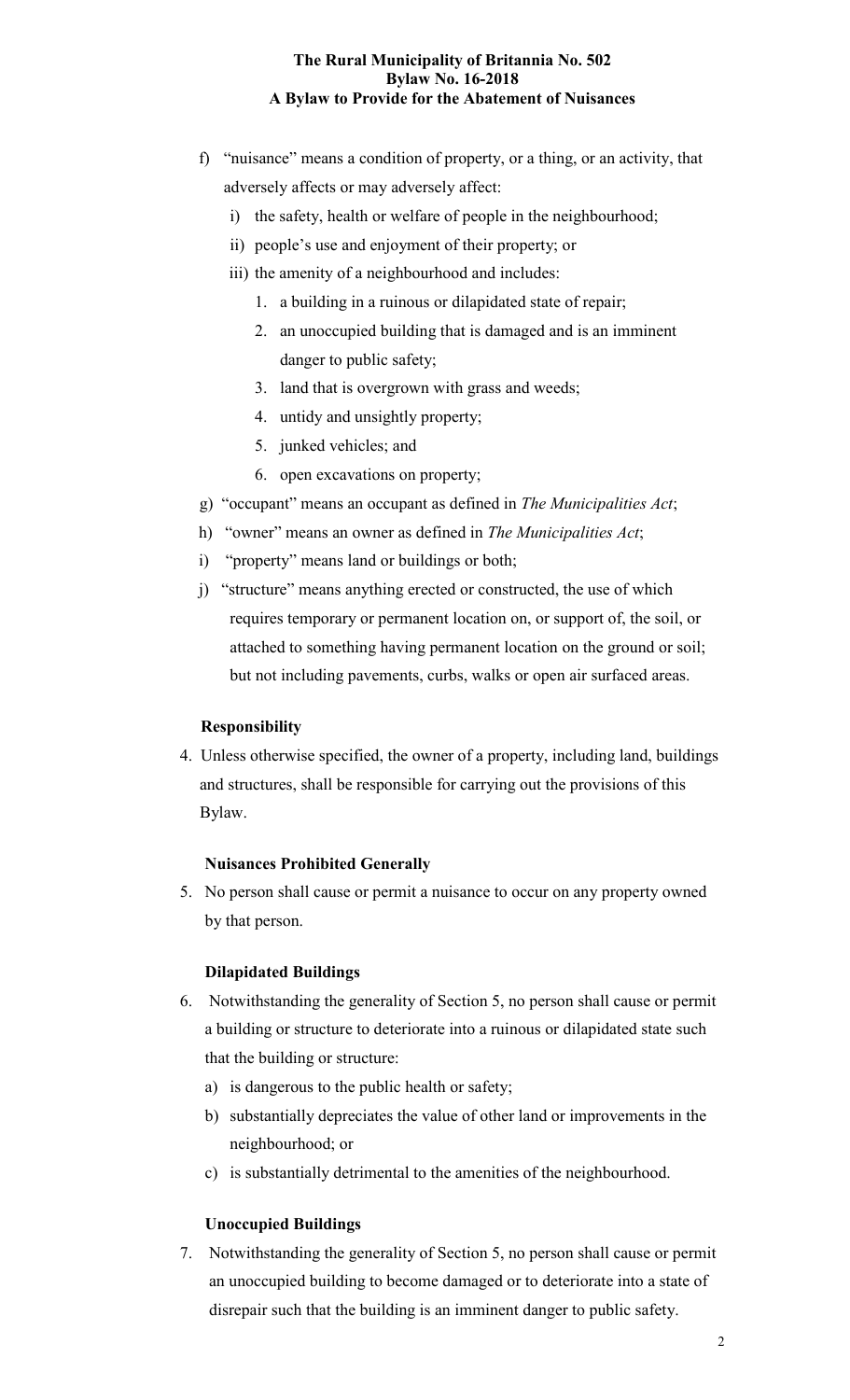# **Overgrown Grass and Weeds**

- 8. Notwithstanding the generality of Section 5, no owner or occupant of land shall cause or permit the land to be overgrown with grass or weeds.
- 9. For the purposes of this section, "overgrown" means in excess of 0.20 metres in height.
- 10. This section shall not apply to any growth which forms part of a natural garden that has been deliberately planted to produce ground cover, including one or more species of wildflowers, shrubs, perennials, grasses or combinations of them, whether native or non-native, consistent with a managed and natural landscape other than regularly mown grass.

# **Untidy and Unsightly Property**

11. Notwithstanding the generality of Section 5, no person shall cause or permit any land or buildings to become untidy and unsightly.

# **Junked Vehicles**

12. Notwithstanding the generality of Section 5, no person shall cause or permit any junked vehicle to be kept on any land owned by that person.

# **Open Excavations**

13. Notwithstanding the generality of Section 5, no person shall cause or permit any basement, excavation, drain, ditch, watercourse, pond, surface water, swimming pool or other structure to exist in or on any private land or in or about any building or structure which is dangerous to the public safety or health.

### **Maintenance of Yards**

- 14. Notwithstanding the generality of section 5, no person shall cause or permit on any property owned by that person:
	- a) an infestation of rodents, vermin or insects;
	- b) any dead or hazardous trees; or
	- c) any sharp or dangerous objects.

#### **Outdoor Storage of Materials**

- 15. Any building materials, lumber, scrap metal, boxes or similar items stored in a yard shall be neatly stacked in piles and elevated off the ground so as not to constitute a nuisance or harborage for rodents, vermin and insects.
- 16. Materials referred to in Section 15 shall be elevated at least 0.15 metres off the ground and shall be stacked at least 3.0 metres from the exterior walls of any building and at least 1.0 metre from the property line.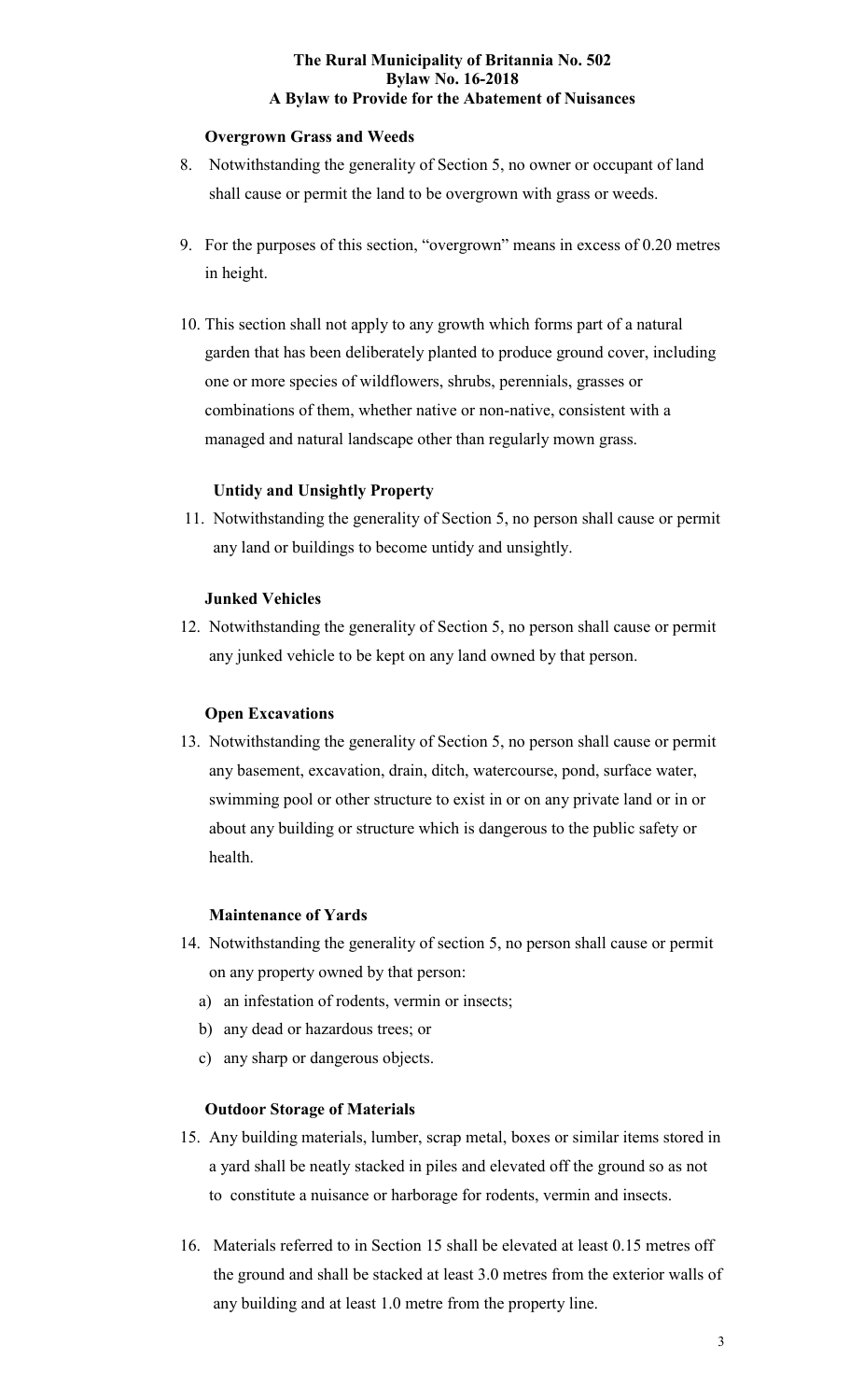# **Refrigerators and Freezers**

17. Any refrigerator or freezer left in a yard shall first have its hinges, latches, lid, door or doors removed.

# **Fences**

18. Fences shall be maintained in a safe and reasonable state of repair.

# 19. **Enforcement of Bylaw**

- a) The administration and enforcement of this Bylaw is hereby delegated to the **Administrator / Clerk** for the Rural Municipality of Britannia No. 502;
- b) The Administrator / Clerk of the Rural Municipality of Britannia No. 502 is hereby authorized to further delegate the administration and enforcement of this Bylaw to the Assistant Administrator of the Rural Municipality of Britannia No. 502

# **Inspections**

- 20. The inspection of property by the Municipality to determine if this Bylaw is being complied with is hereby authorized.
- 21. Inspections under this Bylaw shall be carried out in accordance with Section 362 of *The Municipalities Act*.
- 22. No person shall obstruct a Designated Officer who is authorized to conduct an inspection under this section, or a person who is assisting a Designated Officer.

# **Order to Remedy Contraventions**

- 23. If a Designated Officer finds that a person is contravening this Bylaw, the Designated Officer may, by written order, require the owner or occupant of the property to which the contravention relates to remedy the contravention.
- 24. Orders given under this Bylaw shall comply with Section 364 of *The Municipalities Act*.
- 25. Orders given under this Bylaw shall be served in accordance with Section 390(1)(a), (b) or (c) of *The Municipalities Act*.

# **Registration of Notice of Order**

26. If an order is issued pursuant to Section 23, the Municipality may, in accordance with Section 364 of *The Municipalities Act*, give notice of the existence of the order by registering an interest against the title to the land that is the subject of the order.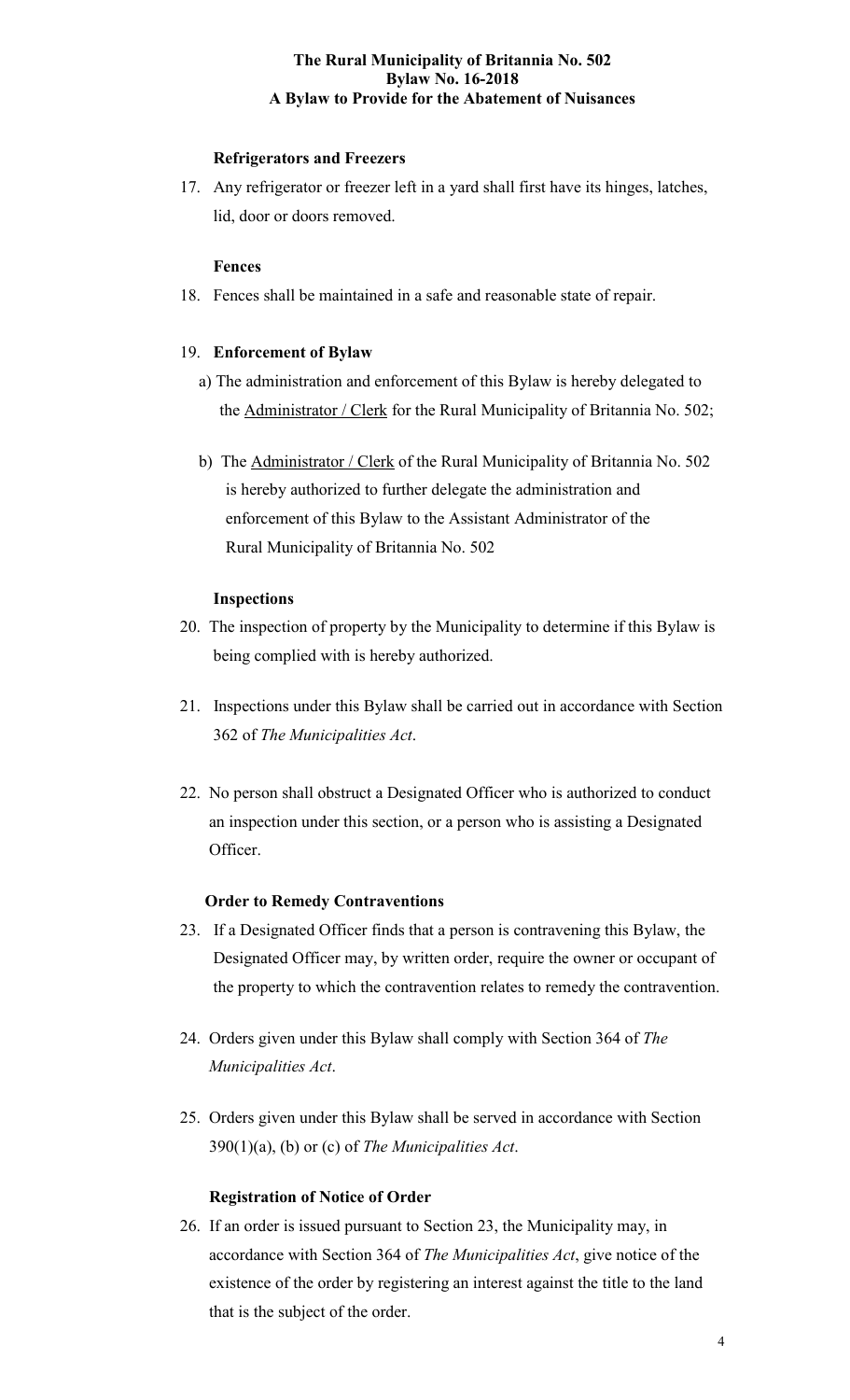# **Appeal of Order to Remedy**

27. A person may appeal an order made pursuant to Section 23 in accordance with Section 365 of *The Municipalities Act*.

### **Municipality Remedying Contraventions**

- 28. The Municipality may, in accordance with Section 366 of *The Municipalities Act*, take whatever actions or measures are necessary to remedy a contravention of this Bylaw.
- 29. In an emergency, the Municipality may take whatever actions or measures are necessary to eliminate the emergency in accordance with the provisions of Section 367 of *The Municipalities Act*.

### **Recovery of Unpaid Expenses and Costs**

- 30. Any unpaid expenses and costs incurred by the Municipality in remedying a contravention of this Bylaw may be recovered either:
	- a) by civil action for debt in a court of competent jurisdiction in accordance with Section 368 of *The Municipalities Act*; or
	- b) by adding the amount to the taxes on the property on which the work is done in accordance with Section 369 of *The Municipalities Act*.

#### **Offences and Penalties**

- 31. No person shall:
	- a) fail to comply with an order made pursuant to this Bylaw;
	- b) obstruct or interfere with any Designated Officer or any other person acting under the authority of this Bylaw; or
	- c) fail to comply with any other provision of this Bylaw.
- 32. A Designated Officer who has reason to believe that a person has contravened any provision of this Bylaw may serve on that person a Notice of Violation, which Notice of Violation shall indicate that the Municipality will accept voluntary payment in the sum of  $$200.00$  to be paid to the Municipality within  $60$  days.
- 33. Where the Municipality receives voluntary payment of the amount prescribed under Section 32 within the time specified, the person receiving the Notice of Violation shall not be liable to prosecution for the alleged contravention.
- 34. Payment of any Notice of Violation does not exempt the person from enforcement of an order pursuant to Section 23 of this Bylaw.